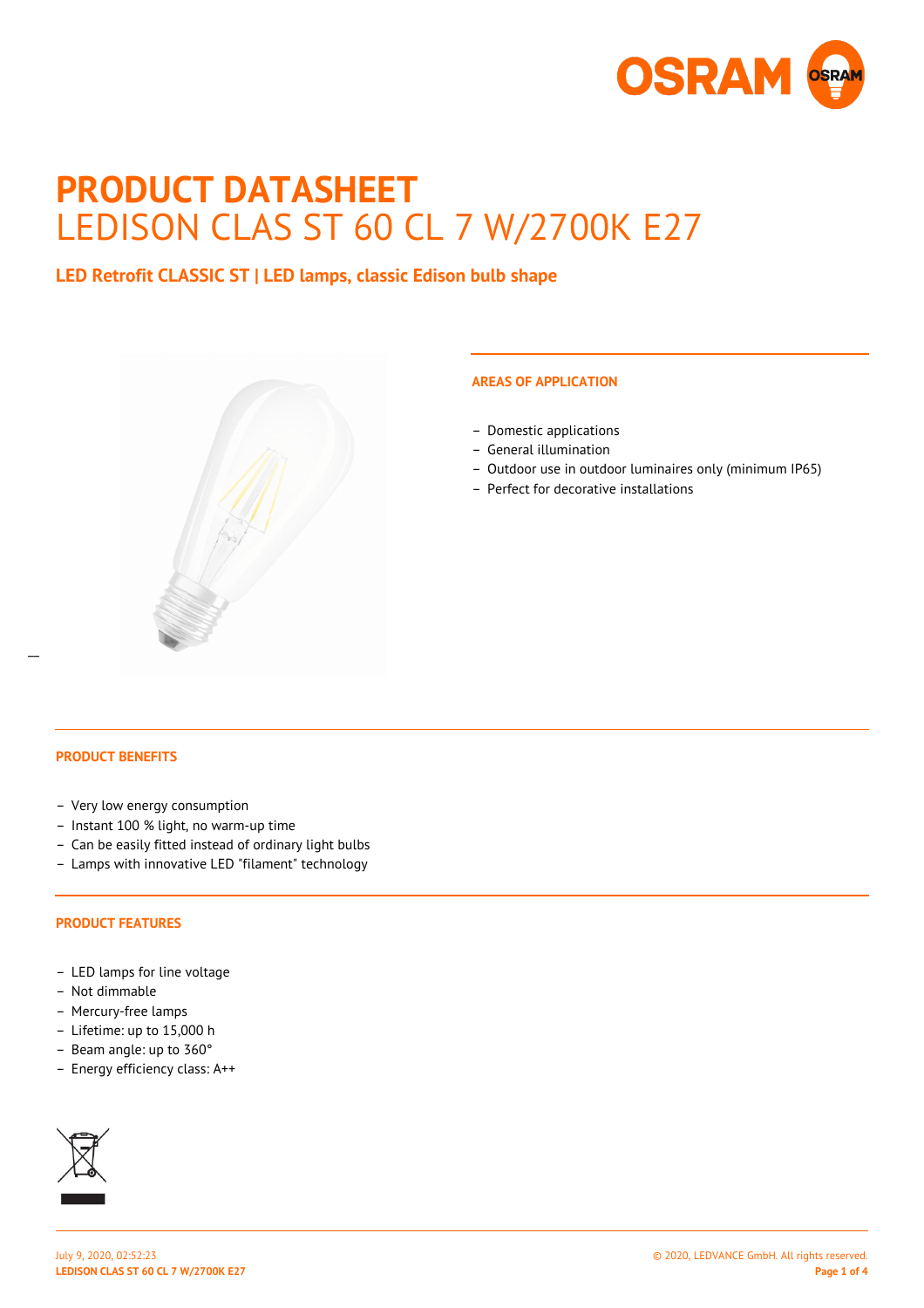# **TECHNICAL DATA**

#### Electrical data

| Rated wattage                            | 7.00 W   |
|------------------------------------------|----------|
| Nominal wattage                          | 7.00 W   |
| Nominal voltage                          | 220240 V |
| Max. lamp no. on circuit break. 10 A (B) | 60       |
| Max. lamp no. on circuit break. 16 A (B) | 100      |
| <b>Operating frequency</b>               | 5060 Hz  |
| Power factor $\lambda$                   | > 0.50   |
| Claimed equiv. conventional lamp power   | 60 W     |

#### Photometrical data

| <b>Nominal luminous flux</b>            | 806 lm     |
|-----------------------------------------|------------|
| <b>Rated luminous flux</b>              | 806 lm     |
| Lumen main.fact.at end of nom.life time | 0.70       |
| Light color (designation)               | Warm White |
| Color temperature                       | 2700 K     |
| <b>Luminous flux</b>                    | 806 lm     |
| Color rendering index Ra                | $\geq 80$  |
| Standard deviation of color matching    | $<$ 6 sdcm |
| Rated color temperature                 | 2700 K     |

# Light technical data

 $\overline{a}$ 

| Warm-up time (60 %)  | 0.50 s                   |
|----------------------|--------------------------|
| <b>Starting time</b> | $\sim$ $\cap$<br>< U.5 - |

# Dimensions & weight



| Overall length  | 140.0 mm |
|-----------------|----------|
| <b>Diameter</b> | 64.0 mm  |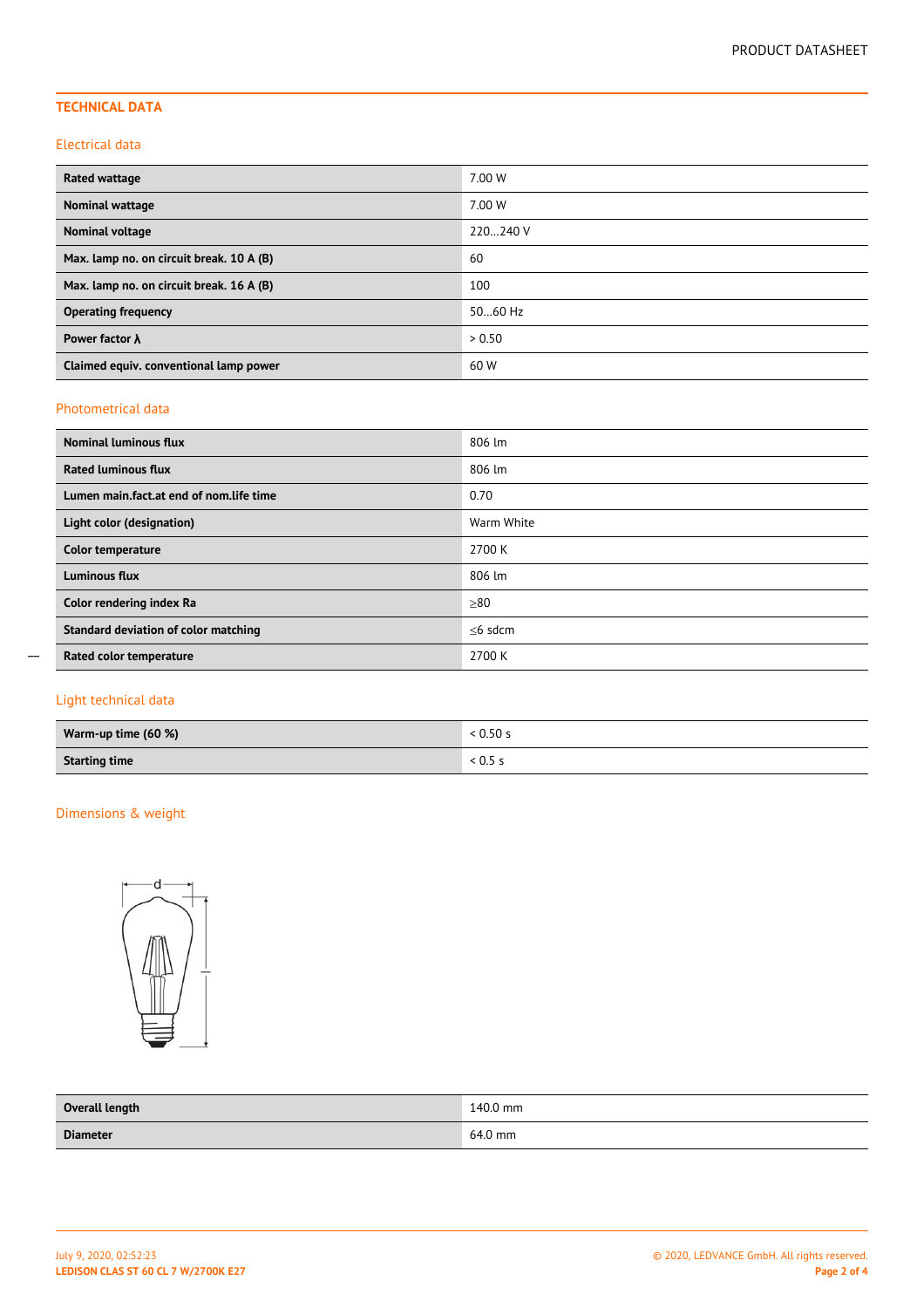## PRODUCT DATASHEET

| Outer bulb | ST64     |
|------------|----------|
| Length     | 140.0 mm |

## Temperatures & operating conditions

| Ambient temperature range            | -20…+40 °C |
|--------------------------------------|------------|
| Maximum temperature at tc test point | 50 °C      |

#### Lifespan

| Nominal lamp life time                   | 15000 h |
|------------------------------------------|---------|
| Rated lamp life time                     | 15000 h |
| Number of switching cycles               | 100000  |
| Lumen maintenance at end of service life | 0.70    |

## Additional product data

| <b>Base (standard designation)</b> | E27                                                                                                                                                                                                                                                                                                                                                    |  |  |
|------------------------------------|--------------------------------------------------------------------------------------------------------------------------------------------------------------------------------------------------------------------------------------------------------------------------------------------------------------------------------------------------------|--|--|
| Mercury content                    | 0.0 <sub>mg</sub>                                                                                                                                                                                                                                                                                                                                      |  |  |
| Mercury-free                       | Yes                                                                                                                                                                                                                                                                                                                                                    |  |  |
| Design / version                   | Clear                                                                                                                                                                                                                                                                                                                                                  |  |  |
| <b>Show WEEE picto</b>             | Yes                                                                                                                                                                                                                                                                                                                                                    |  |  |
| <b>Product remark</b>              | All technical parameters apply to the entire lamp/Due to the complex<br>production process for light-emitting diodes, the typical values shown for<br>the technical LED parameters are purely statistical values that do not<br>necessarily match the actual technical parameters of each individual<br>product, which can vary from the typical value |  |  |

# Capabilities

 $\overline{a}$ 

| <b>Dimm</b> | N0 |
|-------------|----|
|             |    |

## Certificates & standards

| Energy efficiency class   | $A^{++}$               |
|---------------------------|------------------------|
| <b>Energy consumption</b> | <sup>7</sup> kWh/1000h |

# Country-specific categorizations

| <b>ILCOS</b>    | DRAS/C-6/827-220-240-E27-64 |
|-----------------|-----------------------------|
| Order reference | LEDISON60 7W/82             |

# **LOGISTICAL DATA**

| <b>Product code</b> | Packaging unit (Pieces/Unit) | Dimensions (length x width x<br>height)                     | <b>Gross weight</b> | <b>Volume</b>    |
|---------------------|------------------------------|-------------------------------------------------------------|---------------------|------------------|
| 4052899972353       | <b>Blister</b>               | $67 \text{ mm} \times 140 \text{ mm} \times 185 \text{ mm}$ | 73.00 a             | 1.74 $\rm{dm}^3$ |